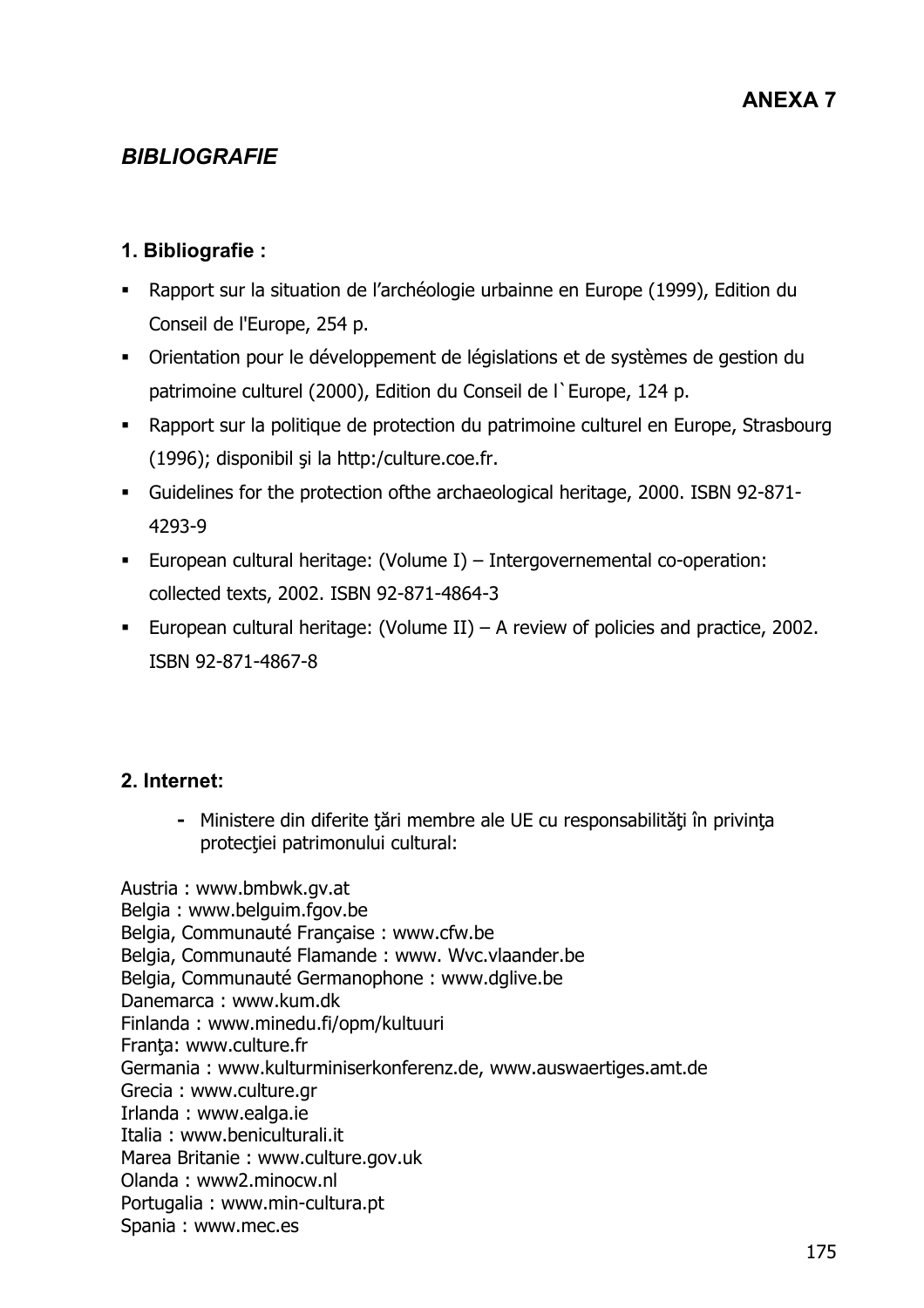#### Suedia : www.kultur.regerinen.se

**-** Principlele instituții UE:

Consiliul Europei - Portal: **http://www.coe.int** European Cultural Co-operation: **http://www.coe.int/DGIV /** Committee of Ministers: **http://cm.coe.int** Parliamentary Assembly: **http://assembly.coe.int** Treaty Office: **http://conventions.coe.int** Heritage policies in Europe: **www.european-heritage.net**

# **3. Lista textelor europene relevante pentru redactarea Cartei Europene a Principiilor Protec#iei Mediului %i a Dezvolt(rii Durabile**

NB: Lista prezentată nu este exhaustivă deoarece conține peste 800 de texte. Am ales acele norme care sunt relevante pentru pricipiile evocate de numele Cartei. Am ales folosirea numelor oficiale, în engleză ale documentelor.

# **3.1. Texte adoptate de Consiliul Europei**

# **3.1.1. Texte privind mediul, planificare &i dezvoltarea teritoriului &i managementul dezastrelor naturale.**

# **Conven(ii**

- Convention No. 104 on the Conservation of European Wildlife and Natural Habitats, Berne 19/09/79
- Convention on Civil Liability for Damage resulting from Activities Dangerous to the Environment, Lugano 21/06/93
- Convention on the Protection of Environment through Criminal Law, Strasbourg, 04/11/98
- European Landscape Convention, Florence 20/10/00

# **Rezolu(ii**

- **-** Resolution (87) 2 setting up a co-operation group for the prevention of, protection against, and organisation or relief in major natural and technological disasters
- **-** Resolution (68) 4 approving the « Declaration of principles » on air pollution control
- **-** Resolution (69) 37 on sea pollution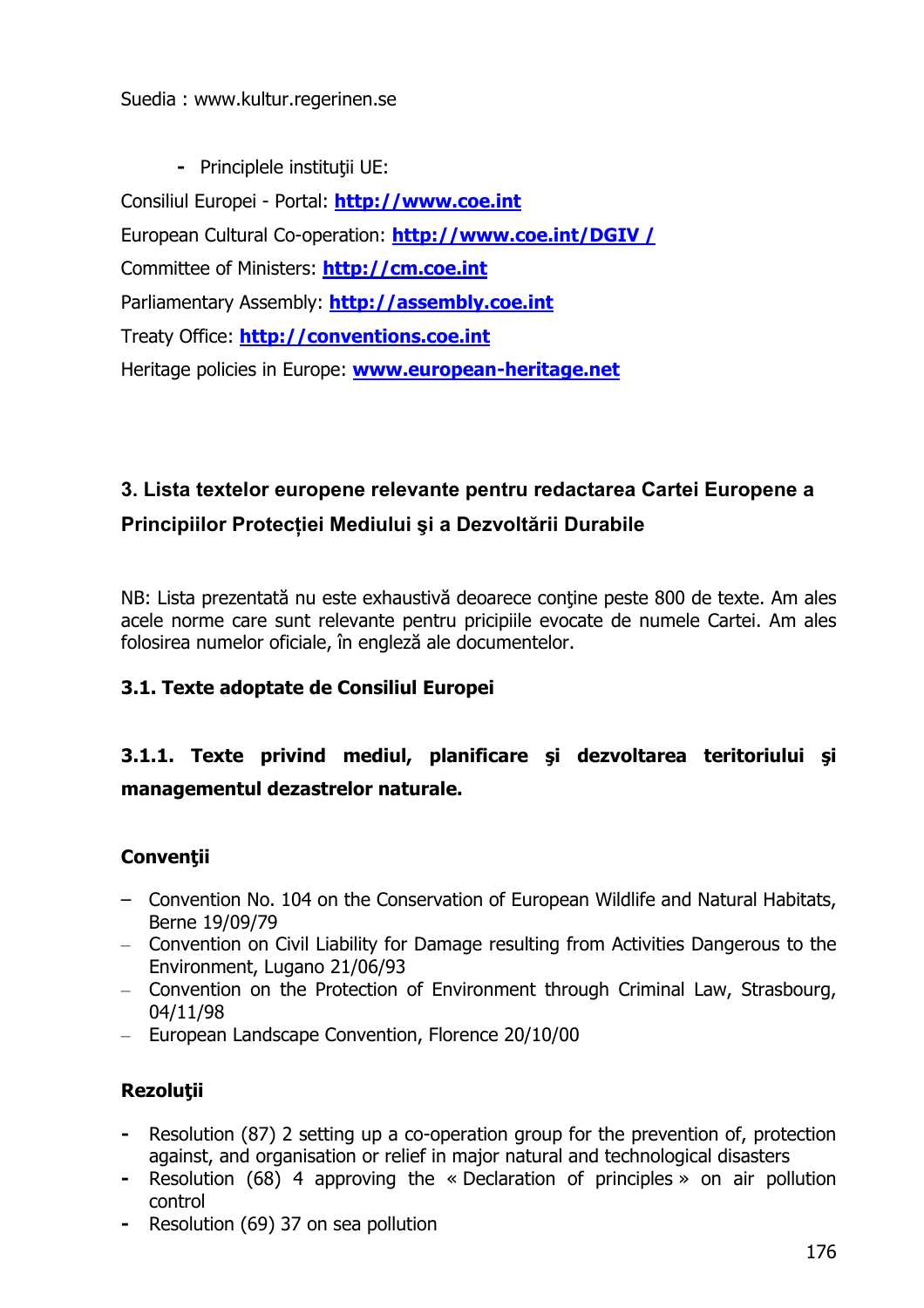- **-** Resolution (72) 19 on the European Soil Charter
- **-** Resolution (76) 17 on the European network of biogenetic reserves
- **-** Resolution (76) 34 on the Ecological Charter for Mountain Regions in Europe
- **-** Recommendation (86) 10 concerning the Charter on invertebrates
- **-** Resolution (93) 7 on the Creation of a European Advisory Evaluation Committee for Earthquake Prediction
- **-** Resolution (98) 29 on the Regulations for the European Diploma of Protected Areas
- **-** European Code of Ethics concerning earthquake prediction (adopted during the 8th Ministerial Session of the EUR-OPA Major Hazards Agreement, Athens, 21- 22/02/00)
- **-** Recommendation (2001) 14 on the European Charter on Water Resources

#### **3.1.2 Alte Rezolu(ii sau Recomand,ri ale Consiliului de Mini&tri &i ale Comitetului de redactare a Conven(iei Berna**

- –Rezoluții și Recomandări privind conservarea habitatelor naturale specifice
	- **-** Resolutions (77) 8, (76) 16, (76) 33, (77) 5, (75) 9, (73) 29 on the protection of lake shores and river banks, the deterioration of Mediterranean, hedgerow landscapes, heathlands, endangered alpine regions, coastal areas
	- **-** Recommendations (81)11, (82)12, (82)13, (85)16, (88)11 on peatlands, alluvial forests, dry grasslands, salt marshes and coastal dunes, ancient natural and semi-natural woodlands.
- Rezolutii și Recomandări privind conservarea florei și faunei:
	- **-** Resolution (77)7, (78)22, (67)24 ,(73)31, (77)6 on the protection of threatened mammals, threatened amphibians and reptiles, on birds in need of special protection, on rare and threatened plants in Europe
	- **-** Recommendations (81)10, (82)10 on threatened freshwater fish, on birds in need of special protection
	- **-** Recommendation (84) 14, (85)15 concerning the introduction of non-native species and on the reintroduction of wildlife species
- Recomandări privind managementul mediului:
	- **-** Recommendation (96) 12 on the distribution of powers and responsibilities between central authorities and local and regional authorities with regard to the environment
	- **-** Recommendation (94) 7, (97)9, (95)10 on sustainable and environmentfriendly tourism (general policy, in coastal areas, in protected areas)
	- **-** Recommendation (94) 6 for a sustainable development and use of the countryside with a particular focus on the safeguarding of wildlife and landscape
- Recomandări privind educatia și calificare în domeniul mediului:
	- **-** Resolution (71)14 on the introduction of principles of nature conservation into education
	- **-** Recommendations (90)17, (91)8, (99)16, on the inclusion of environmental education in agricultural training at secondary level, on the development of environmental education in school systems on the development of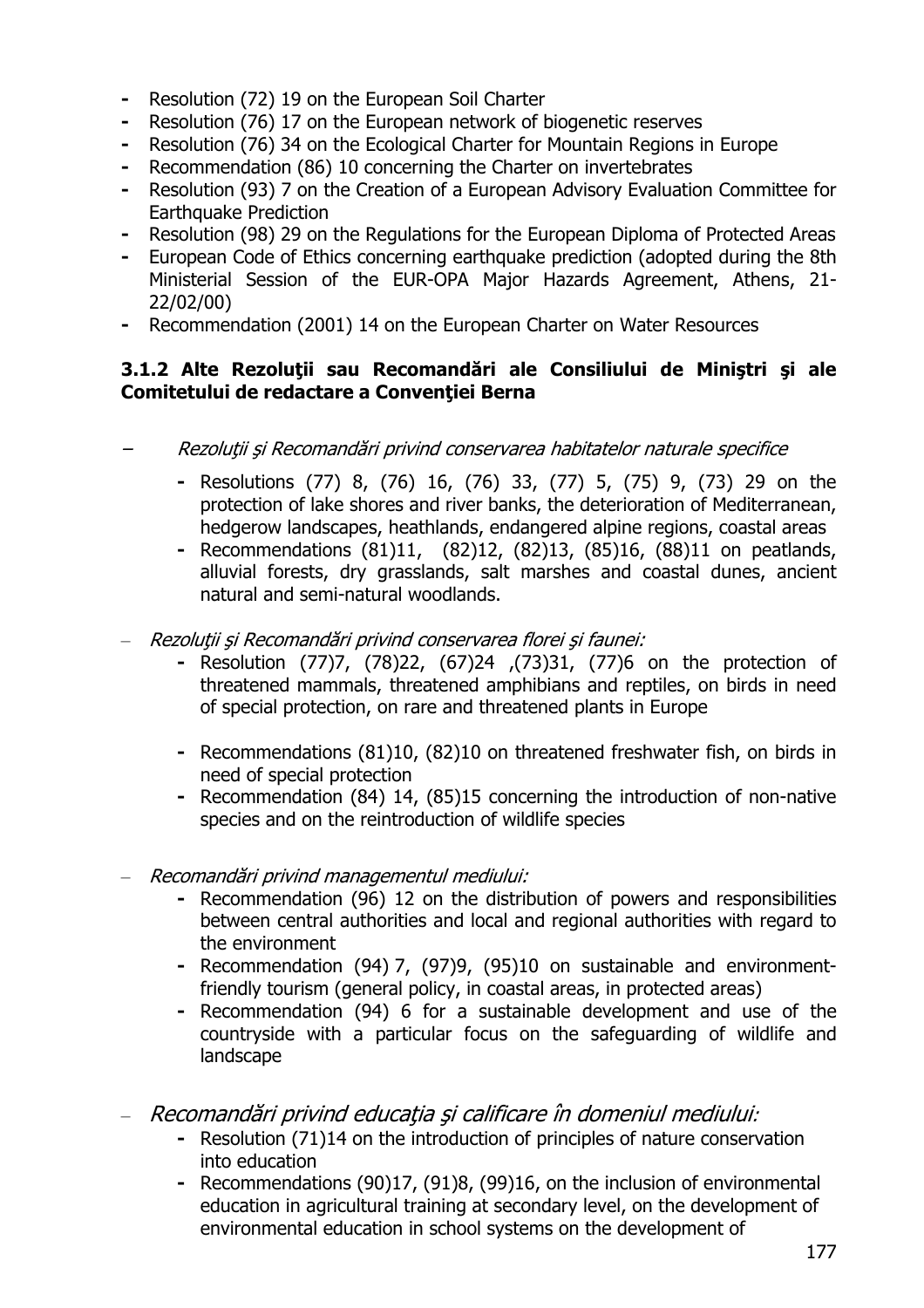environmental management training for those involved in the tourism sector, including future professionals

# **3.1.3 Cele mai relevante texte adoptate de Comitetul de redactare a**

# **Conven(iei europene privind conservarea vie(ii &i a habitatelor animalelor**

**s,lbatice din Europa** (peste 90 de texte):

–**Rezolutii sau Recomandări generale:** Recommendation No. 76(1999) on the effective implementation of the Convention within domestic legal systems; Resolution No.7(2000) on the medium-term strategic development of the Convention on the Conservation of European wildlife and Natural Habitats.

– **Rezolu(ii sau Recomand,ri privind habitatele**: Resolutions No.1(1989), No.3(1996), on the provisions relating to the conservation of habitat, on the setting-up of a pan-European ecological network (and creating Emerald Network) si Recommendations No. 14 (1989), No.15(1989),No.16(1989), No.25(1991), on species habitat conservation, on the conservation of endangered natural habitats, on areas of special conservation interest, on the conservation of natural areas outside protected areas.

- $-$  50 Recomandări privind specii ameninatate.
- 20 Recomandări privind monitorizarea aplicării Conventiei.

#### **3.1.4. Decizii ale Consiliului de Mini&tri**

- Decision of the Committee of Ministers with respect to a Model Law on coastal protection and European Code of Conduct for Coastal Zones (Decision (99) 978/9.3b (CM(99)87 Addendum).
- Decision of the Committee of Ministers with respect to the Code of Practice for the Introduction of Biological and Landscape Diversity Considerations into the Transport Sector (decision(01)769/9.1).
- Pan-European Biological and Landscape Diversity Strategy, text submitted by the Committee of Ministers of the Council of Europe to the Ministerial Conference "Environment for Europe"(Sofia, Bulgaria, 23-25 October 1995) and approved by the Ministers of the Environment of the 55 states present at the Conference.

#### **3.2. Texte adoptate de Conferin#a European( a Mini%trilor responsabili cu**

#### **dezvoltarea regional( (CEMAT):**

- Recommendation R (84) 2  $6<sup>th</sup>$  CEMAT: European Regional/Spatial planning Charter, Torremolinos, 20/05/83.
- Recommendation R (2002)  $1 12^{th}$  CEMAT: Guiding principles for sustainable spatial development of the European Continent, Hanover, 08/09/00.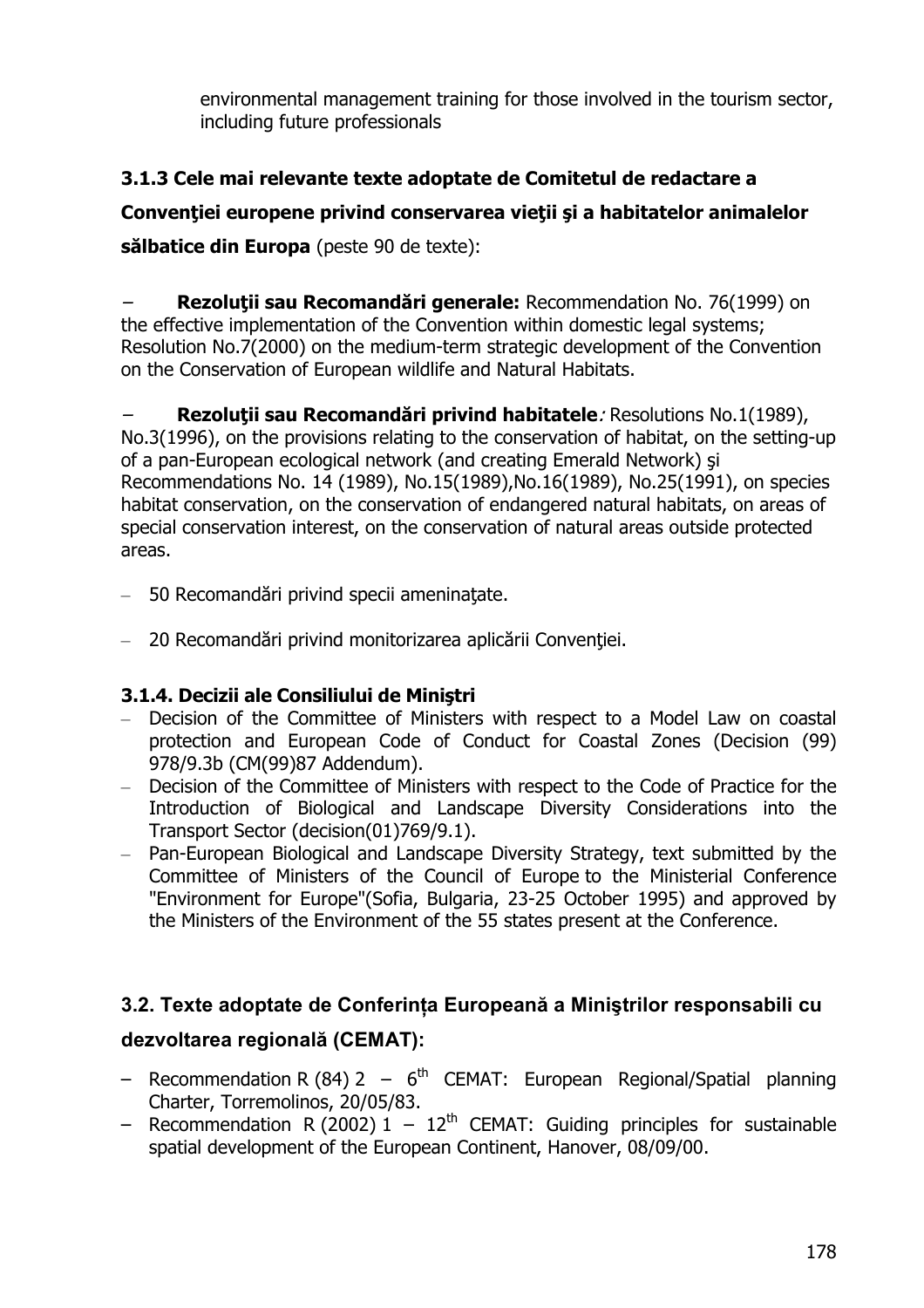# **3.3. Texte adoptate în domeniul Patrimoniului Cultural:**

# **Conven(ii**

- Convention on the Protection of the Architectural Heritage of Europe, Granada, 1985 $^1$ .
- European Convention on the protection of the Archaeological Heritage (revised), La Valetta, Malta 1992<sup>2</sup>.

# **Recomand,ri**

- European Charter of the Architectural Heritage, 1975.
- Recommendations (93)9, (96)6, (97)2 on the protection of the architectural heritage against natural disasters, against unlawful acts, against physical deterioration due to pollution and other similar factors.
- Recommendation (95)9 on the integrated conservation of cultural landscape areas as part of landscape policies.
- Recommendation (89)6 on the protection and enhancement of the rural architectural heritage.

# **Conferin(e ale mini&trilor**

- Helsinki Declaration, (4th conference,1996) (precising the role of heritage in sustainable development.
- Amsterdam Declaration (1975) (on integrated conservation).

# **3.4. Alte texte relevante adoptate de Consiliul Europei**

- European Outline Convention on Transfrontier Co-operation, 21/05/80.
- European Charter of Local Self-Government, 15/10/85.
- European Urban Charter (1993) of the Congress of Local and Regional Authorities of Europe.
- Resolution (98) 7 of the Committee of Ministers authorising the establishment of "the Group of States against Corruption – GRECO"

#### **3.5. Campanii de cre%tere a sensibilit(#ii publicului**

- European Conservation Year 1970
- European Campaign for the Countryside, 1987-88
- European Nature Conservation Year 1995
- Campaign "Europe: a common heritage", 1999-2000

 $1$  Textul integral în Anexa 3.

 $2$  Textul integral în Anexa 1.